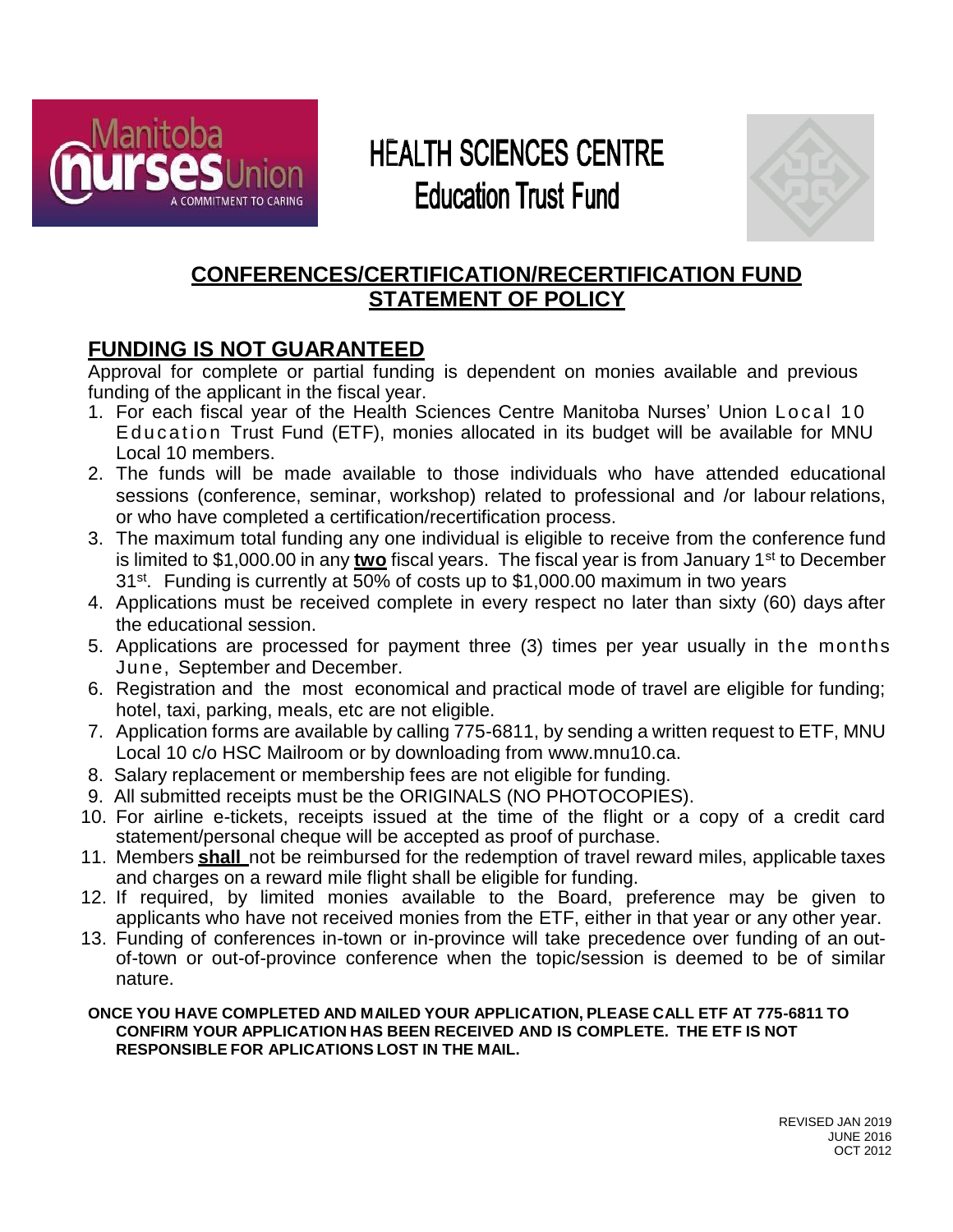#### **APPLICATION FOR FINANCIAL ASSISTANCE FOR CONFERENCES/CERTIFICATION/RECERTIFICATION**

I REALIZE FUNDING IS NOT GUARANTEED AND THAT APPROVAL FOR PARTIAL FUNDING IS DEPENDENT ON MONIES ALLOTTED IN THE BUDGET AND PREVIOUS FUNDING OF THE APPLICANT IN THE FISCAL YEAR.

I HEREBY CERTIFY THAT THE INFORMATION BELOW IS CORRECT AND I WILL ABIDE BY THE ABOVE TERMS.

**ALL EXPENSES MUST BE ACCOMPANIED BY THE FOLLOWING ORIGINAL DOCUMENTATION**

- **REGISTRATION RECEIPTS MUST BE ACCOMPANED BY THE CONFERENCE BROCHURE INDICATING FEE SCHEDULES, DATES, TOPICS, SPEAKERS, ETC.**
	- **ORIGINAL AIRFARE RECEIPTS MUST BE SUBMITTED (TRAVEL HEALTH COVERAGE SHALL NOT BE FUNDED).**
	- **ORIGINAL CERTIFICATION/RECERTIFICATION RECEIPTS**

#### **DATE OF APPLICATION** \_\_\_\_\_\_\_\_\_\_\_\_\_ **SIGNATURE** \_\_\_\_\_\_\_\_\_\_\_\_\_\_\_\_\_\_\_\_\_\_\_\_\_\_

#### **EMPLOYEE NUMBER** \_\_\_\_\_\_\_\_\_\_\_\_\_\_\_\_\_\_\_\_\_\_\_\_\_\_\_\_

I THE UNDERSIGNED, DO HEREBY APPLY TO THE HEALTH SCIENCES CENTRE MANITOBA NURSES UNION LOCAL 10 EDUCATION TRUST FUND FOR FINANCIAL ASSISTANCE AND SUBMIT THE FOLLOWING INFORMATION:

### **PLEASE PRINT**

| ARE YOU APPLYING FOR FINANCIAL ASSISTANCE FROM ANOTHER SOURCE? YES NO |  |  |  |
|-----------------------------------------------------------------------|--|--|--|
|                                                                       |  |  |  |

| <b>TITLE</b>                         | <b>EXPENSE</b>                  | <b>EXPENSE</b> | <b>FOR OFFICE</b> |  |
|--------------------------------------|---------------------------------|----------------|-------------------|--|
|                                      | US \$                           | CDN \$         | <b>USE</b>        |  |
| <b>REGISTRATION</b>                  |                                 |                |                   |  |
| <b>TRAVEL</b>                        |                                 |                |                   |  |
| <b>CERTIFICATION/RECERTIFICATION</b> |                                 |                |                   |  |
|                                      | $T$ $T$ $A$ $I$ $R$ $T$ $A$ $N$ |                |                   |  |

**TOTAL @ 50% =** 

**770 Notre Dame Wpg, Mb. R3E 0L9 Ph. (204)775-6811 Fax (204)772-7294 email [mnu10@mnu10.ca](mailto:mnu10@mnu10.ca) web www.mnu10.ca**